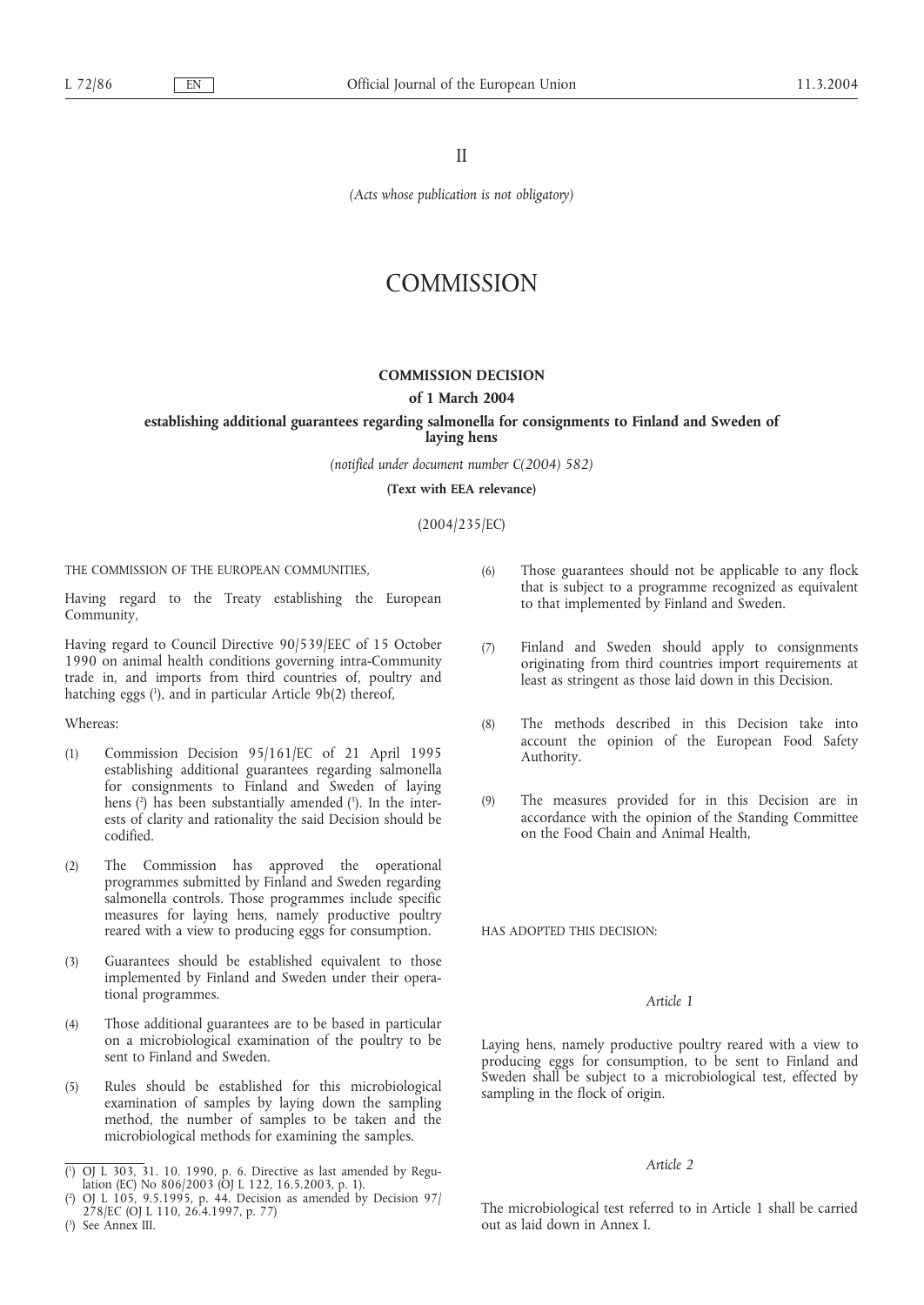#### *Article 3*

1. Laying hens to be sent to Finland and Sweden shall be accompanied by the certificate shown in Annex II.

2. The certificate provided for in paragraph 1 may:

— either be accompanied by model 3 certificate of Annex IV to Directive 90/539/EEC,

— or be incorporated in the certificate referred to in the first indent.

#### *Article 4*

The additional guarantees provided for in this Decision shall not be applicable to flocks subject to a programme recognised, according to the procedure laid down in Article 32 of Directive 90/539/EEC, as equivalent to that implemented by Finland and Sweden.

*Article 5*

Decision 95/161/EC is repealed.

References to the repealed Decision shall be construed as references to this Decision and shall be read in accordance with the correlation table in Annex IV.

#### *Article 6*

This Decision is addressed to the Member States.

Done at Brussels, 1 March 2004.

*For the Commission* David BYRNE *Member of the Commission*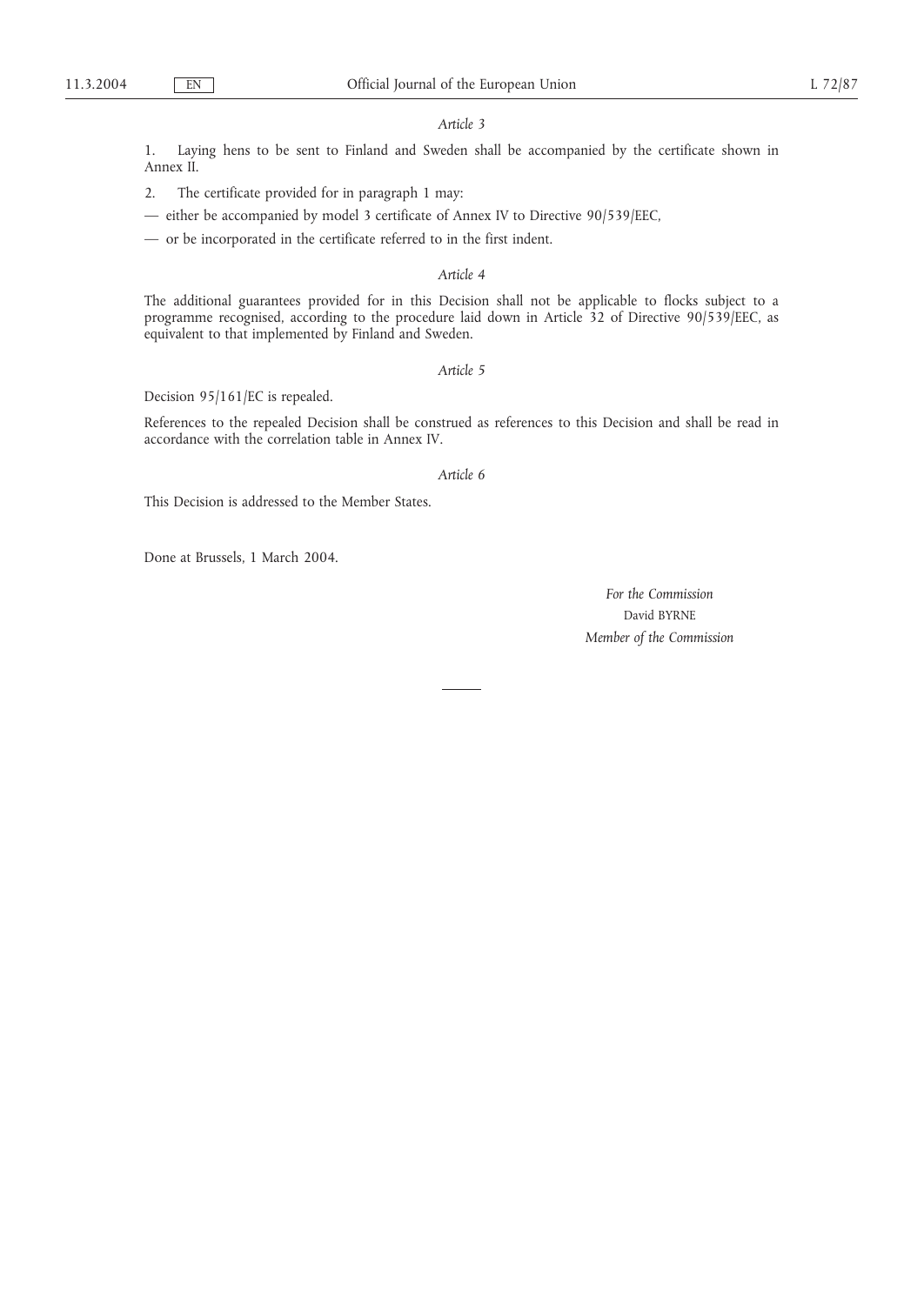#### *ANNEX I*

### 1. **General rules**

The flock of origin must be isolated for 15 days.

The microbiological test must be carried out during the 10 days before forwarding of the consignment.

The microbiological test must include the following invasive serotypes:

- *Salmonella gallinarum*,
- *Salmonella pullorum*,
- *Salmonella enteritidis*,
- *Salmonella berta*,
- *Salmonella typhimurium*,
- *Salmonella thompson*,
- *Salmonella infantis*.

## 2. **Sampling method**

Composite faeces samples, each sample being composed of separate samples of fresh faeces, each weighing at least one gram, must be taken randomly at a certain number of points in the building in which the birds are being kept or, when the birds have free access to more than one building on a holding, taken in each group of buildings on the holding in which the birds are kept.

#### 3. **Number of samples to be taken**

The number of samples must make it possible to detect with 95 % reliability a 5 % presence of salmonella.

#### 4. **Microbiological methods for examination of the samples**

- Microbiological testing of the samples for salmonella should be carried out to the latest edition of the standard of the International Organisation for Standardisation ISO 6579, or by the latest edition of the method described by the Nordic Committee on Food Analysis (NMKL method No 71).
- Where the results of analysis are contested between Member States the latest edition of the standard of the International Organisation for Standardisation ISO 6579 should be regarded as the reference method.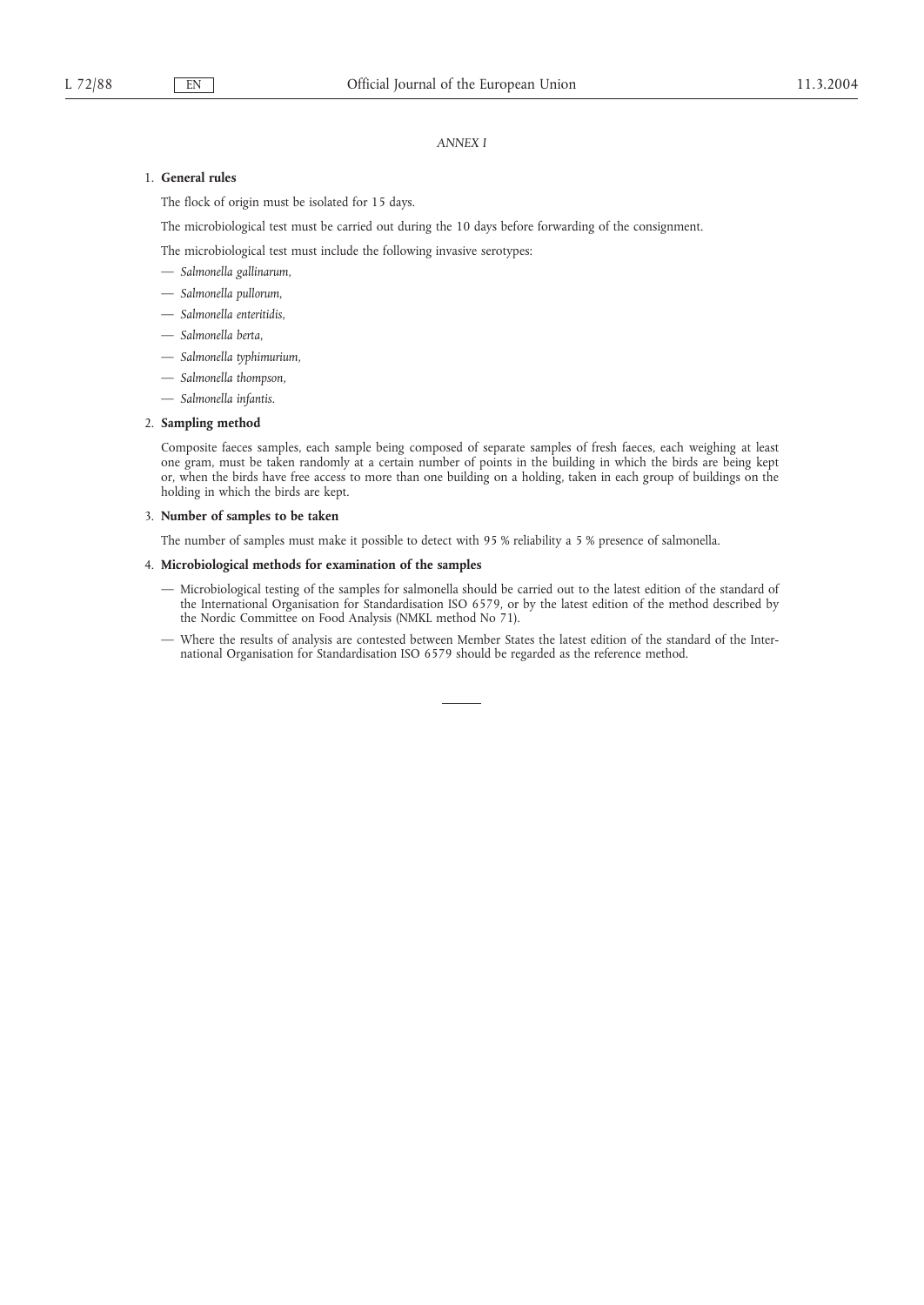### *ANNEX II*

## **CERTIFICATION**

I, the undersigned, official veterinarian, certify that the laying hens (productive poultry reared with a view to producing eggs for consumption) have been tested with negative results according to the rules laid down in



Signature

Name (in capitals)

Qualification

<sup>(1)</sup> OJ L 72, 11.3.2004, p. 86